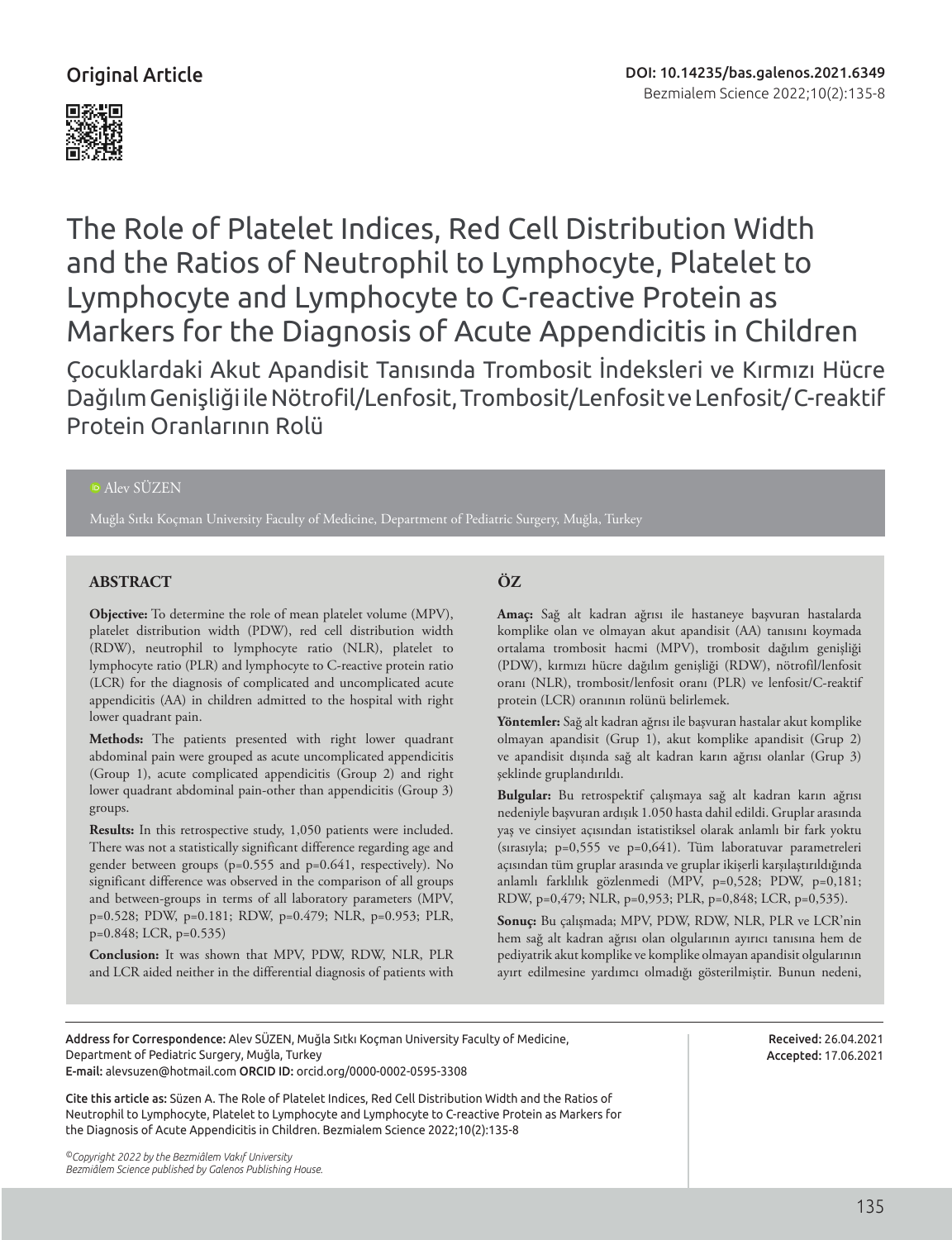right lower quadrant pain nor in the discrimination of pediatric acute complicated and uncomplicated appendicitispatients. The explanation for this might be that complete blood cell count could be affected by an inflammatory process other than AA and other characteristics such as anemia, age and sex. Clinical observation and diagnostic imaging modalities should still be the most reliable diagnostic methods in acute appendicitis. The roles of these parameters in the diagnosis of AA can be understood more clearly with multi-center prospective studies with larger sample sizes.

**Keywords:** Mean platelet volume, platelet distribution width, red cell distribution width, acute appendicitis, children, right lower quadrant pain

# **Introduction**

Acute appendicitis (AA) is one of the most common causes of acute abdomen. Mostly, the diagnosis is easy due to well-known typical symptoms and clinical findings of AA. However, sometimes these symptoms and clinical findings are not clear. A number of diseases mimic AA and misdiagnosis can lead to negative appendectomy at a rate of 5-42% (1). On the other hand, it is important to diagnose AA rapidly and accurately because diagnostic delay is associated with perforation and increased complication rate (2,3).

In recent years, radiological imaging methods such as ultrasound, computerized tomography and magnetic resonance imaging have been used frequently in diagnosis to improve diagnostic accuracy in patients with suspected AA, but they are not completely sufficient (2,3). Moreover, these methods can be expensive and sometimes not available in emergency departments. Also, the patients are exposed to radiation and contrast allergy may occur in computed tomography (3).

Increased white blood cell and neutrophil counts are the earliest indicators of inflammation in AA with low sensitivity and specificity (2,3). Therefore, new biomarkers are needed for diagnosis. Mean platelet volume (MPV), platelet distribution width (PDW) and red cell distribution width (RDW) are the parameters of complete blood cell count (CBC) calculated automatically. MPV, PDW and RDW have been shown as markers of many inflammatory conditions such as inflammatory bowel disease, celiac disease, acute pancreatitis, rheumatoid arthritis, ankylosing spondylitis, and familial Mediterranean fever (4-7). Neutrophil to lymphocyte ratio (NLR), platelet to lymphocyte ratio (PLR) and lymphocyte to C-reactive protein (CRP) ratio (LCR) are parameters that have been studied as the predictive factors of AA in several articles and can be determined simply by using CBC and CRP (8-10).

In this study, it was aimed to determine the roles of all these laboratory parameters for the diagnosis of complicated and uncomplicated AA in children admitted to the hospital with right lower quadrant pain.

### **Methods**

This retrospective study was conducted on children who were admitted to Muğla Sıtkı Koçman University Training and tam kan sayımının AA dışındaki bir enflamatuar süreçten veya anemi, yaş ve cinsiyet gibi diğer bozukluk ve özelliklerden etkilenmiş olması olabilir. AA'da klinik gözlem ve tanısal görüntüleme yöntemleri hala en güvenilir tanı yöntemleri olmalıdır. AA tanısında bu parametrelerin rolleri, daha geniş örneklem büyüklüğüne sahip çok merkezli prospektif çalışmalarla daha net anlaşılabilir.

**Anahtar Sözcükler:** Ortalama trombosit hacmi, trombosit dağılım genişliği, kırmızı hücre dağılım genişliği, akut apandisit, çocuklar, sağ alt kadran ağrısı

Research Hospital, Muğla, Turkey with right lower quadrant pain between January 2018 and December 2019. The study was approved by the local ethics committee on 23.07.2020 with the decision number 160.

The participants were divided into three groups as:

Group 1: Patients with acute uncomplicated appendicitis

Group 2: Patients with acute complicated appendicitis (patients with perforated or gangrenous appendix)

Group 3: Patients with right lower quadrant pain- other than AA

The patients with a history of peripheral vascular disease, hematological disease, acute or chronic infection, and anticoagulant or steroid usage were excluded from the study.

Venous blood samples of the children were collected during admission using the Standard venipuncture technique to analyze CBC and CRP. The Cell-Dyn 3700 Haematology analyzer (Abbott Diagnostics, USA) was used to assess CBC measurements. The reference intervals of MPV, PDW and RDW levels were accepted as 9.4-12.3 fL, 9.9-15.4 fL and 36.4- 46.3 fL, respectively. CRP concentrations were quantified with a dual-radius enhanced latex techonology (Cobas C 501 Roche Diagnostics, Rotkreuz, Switzerland).

#### **Statistical Analysis**

The SPSS (SPSS Inc, version 22.0 software, Chicago, Illionis, USA) was used for statistical analysis. The results were expressed as mean ± standard deviation. One-Way analysis of variance (ANOVA) was performed to compare age, levels and ratios of parameters which were normally distributed among groups. Kruskal-Wallis test was used to compare levels and ratios of parameters which were not normally distributed among groups.  $\chi$ 2 test was performed to compare gender. For comparison of groups with each other, post-hoc tests were performed. p<0.05 was considered statistically significant.

#### **Results**

Records of 1,050 patients were evaluated. Of these, 110 (10.48%) had uncomplicated AA, 37 (3.52%) had complicated AA, and 903 (86%) did not have AA. The demographic features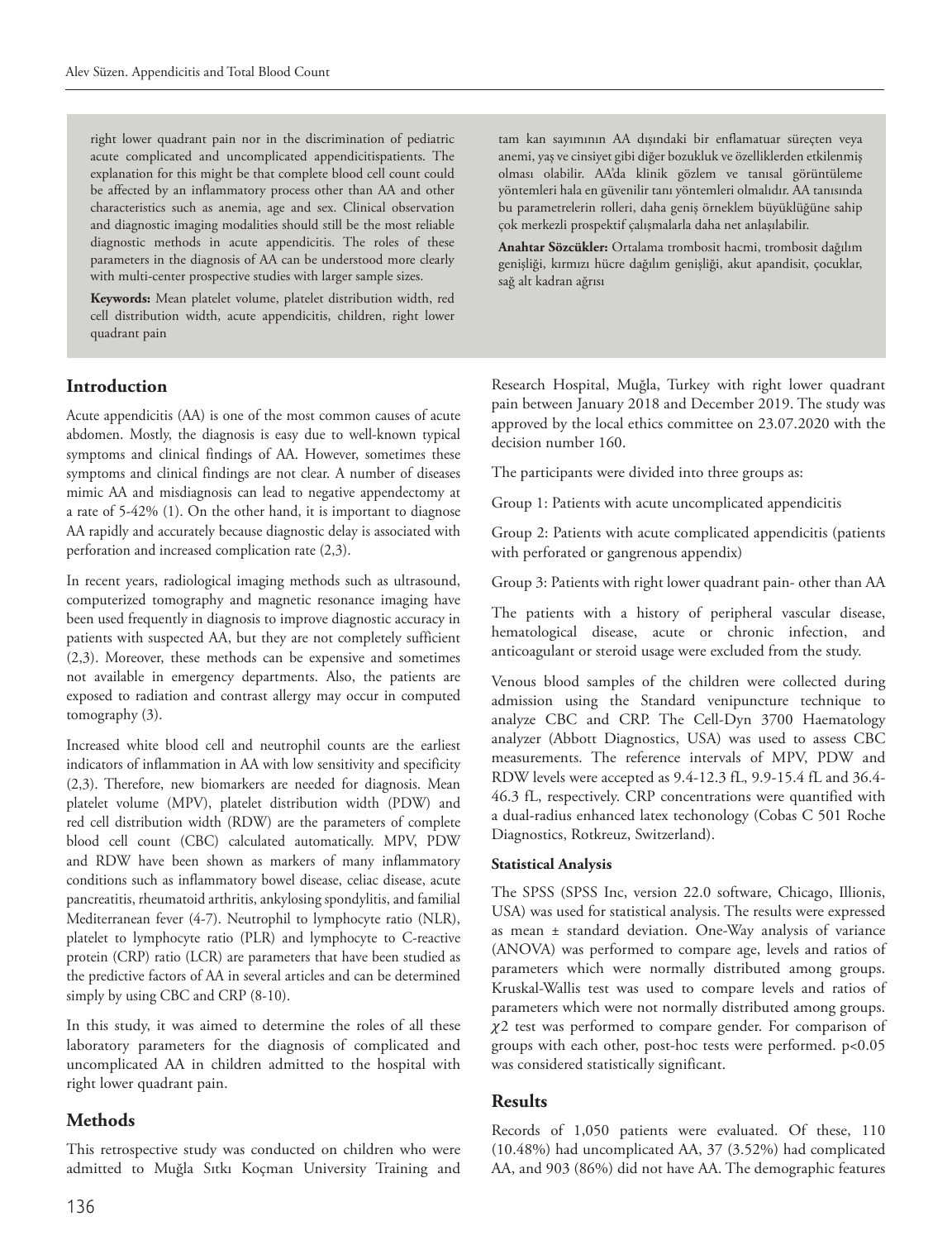of the groups are presented in Table 1 and the comparisons of laboratory parameters of all groups are shown in Table 2. There was not a statistically significant difference regarding age and gender between groups. No significant difference was observed in the comparison of all groups and between-groups in terms of all laboratory parameters.

# **Discussion**

Although AA is one of the most common causes of abdominal pain that requires surgical interventions in childhood, the diagnosis still remains a challenge despite clinical examination, laboratory tests and radiological studies (1-3). The need for a novel, widely-available and inexpensive laboratory marker is obvious to decrease morbidity rates due to either negative appendectomies or complications such as perforation, wound infection, bowel obstruction, abdominal abscess and sepsis. Inexpensive, readily available and convenient inflammatory markers presented in CBC have good potential for the differential diagnosis of AA with these properties. On the other hand, numerous conflicting results have been reported about various inflammatory markers and ratios determined simply by using CBC and CRP in the diagnosis of AA. This is the first study comparing all these parameters in the diagnosis of AA.

In this study investigating the diagnostic value of MPV, PDW, RDW, NLR, PLR and LCR in complicated and uncomplicated AA, we did not determine the role of these parameters in diagnosis. Although MPV, PDW and RDW levels were higher in complicated and uncomplicated appendicitis groups, the difference between groups was not statistically significant. Furthermore, in patients with right lower quadrant pain but not having AA, LCR was higher than complicated and uncomplicated AA groups. This was not statistically significant either.

The MPV is a measurement of the average size of platelets in the blood, whereas the PDW is a measurement of platelet anisocytosis. Numerous contradictory results have been observed about the diagnostic roles of MPV and PDW in patients with right lower quadrant pain. Some studies reported that MPV increased in AA, while others found that MPV was lower (11- 16). Meanwhile, Uyanik et al. (3) suggested that MPV had no diagnostic value in children with AA. Also, Yigit et al. (2) and Ceylan et al. (15) found no difference in terms of PDW between patients with and without AA. Similarly, in the present study, there were no statistically significant differences between the groups in terms of MPV and PDW.

The RDW is an automated measure of the heterogeneity of red blood cell size. Alteration of RDW level has been found in some inflammatory disorders and infections (5,6). Daldal and Dagmura (17) reported that RDW level was significantly lower in patients with AA. On the other hand, Boshnak et al. (8) and Tanrikulu et al. (13) did not findany significant diagnostic value of RDW in AA, similiar to our result.

The role of NLR in AA was examined in a few studies. Daldal and Dagmura (17) found that NLR was significantly higher in patients with AA than patients without AA. Khan et al. (18) suggested NLR was a predictor of severity of AA. On the other hand, there was no statistically significant difference between the studied groups with respect to NLR in the current study.

| Table 1. Summary of patients' characteristics |                                            |                                         |                               |       |  |  |  |  |  |
|-----------------------------------------------|--------------------------------------------|-----------------------------------------|-------------------------------|-------|--|--|--|--|--|
|                                               | Uncomplicated<br>appendicitis<br>$(n=110)$ | Complicated<br>appendicitis<br>$(n=37)$ | Non-appendicitis<br>$(n=903)$ | D     |  |  |  |  |  |
| Age (mean $\pm$ SD)                           | 12.03±4.92 years                           | $11.73 \pm 5.06$ years                  | $11.49 \pm 5.03$ years        | 0.555 |  |  |  |  |  |
| Gender (M/F)                                  | 46/64                                      | 15/22                                   | 412/491                       | 0.641 |  |  |  |  |  |
| (% )                                          | (41.8/58.2)                                | (40.5/59.5)                             | (45.6/54.4)                   |       |  |  |  |  |  |
| F. Fessele, M. Male, CD. Chanderd deviation   |                                            |                                         |                               |       |  |  |  |  |  |

F: Female, M: Male, SD: Standard deviation

|--|

| Parameter  | Uncomplicated<br>appendicitis<br>$n = 110$ | Complicated<br>appendicitis<br>$n = 37$ | Non-appendicitis<br>$n = 903$ | p     | p1    | p <sub>2</sub> | p3           |
|------------|--------------------------------------------|-----------------------------------------|-------------------------------|-------|-------|----------------|--------------|
| MPV (fL)   | $10.03 \pm 0.99$                           | $10.22 \pm 1.22$                        | $10.02 \pm 1.06$              | 0.528 |       | 0.778          | $\mathbf{1}$ |
| PDW (fL)   | $11.71 \pm 3.20$                           | $12.22 \pm 3.13$                        | $11.51 \pm 2.32$              | 0.181 |       | 0.262          | 0.845        |
| RDW (fL)   | 38.07±6.61                                 | 39.4±7.31                               | 37.72±3.73                    | 0.479 |       | 0.058          | 0.305        |
| <b>NLR</b> | $4.03 \pm 7.25$                            | $3.82{\pm}4.02$                         | $3.85 \pm 5.67$               | 0.953 |       |                | $\mathbf{1}$ |
| <b>PLR</b> | 148.03±68.31                               | 157.54±99.23                            | 151.71±92.9                   | 0.848 |       |                |              |
| <b>LCR</b> | $1.82 \pm 2.77$                            | $1.91 \pm 4.22$                         | $2.46 \pm 6.45$               | 0.535 | 0.914 |                |              |

p= Comparision of all groups

p1= Comparison between acute appendicitis and non appandicitis

p2= Comparison between perforated appendicitis and non-appendicitis

p3= Comparison between acute appendicitis and perfotated appendicitis

MPV: Mean platelet volume, PDW: Platelet distribution width, RDW: Red cell distribution width, NLR: Neutrophile-to-lympocyte ratio, PLR: Platelet to lymphocyte ratio, LCR: lymphocyte to C-reactive protein ratio, SD: Standard deviation